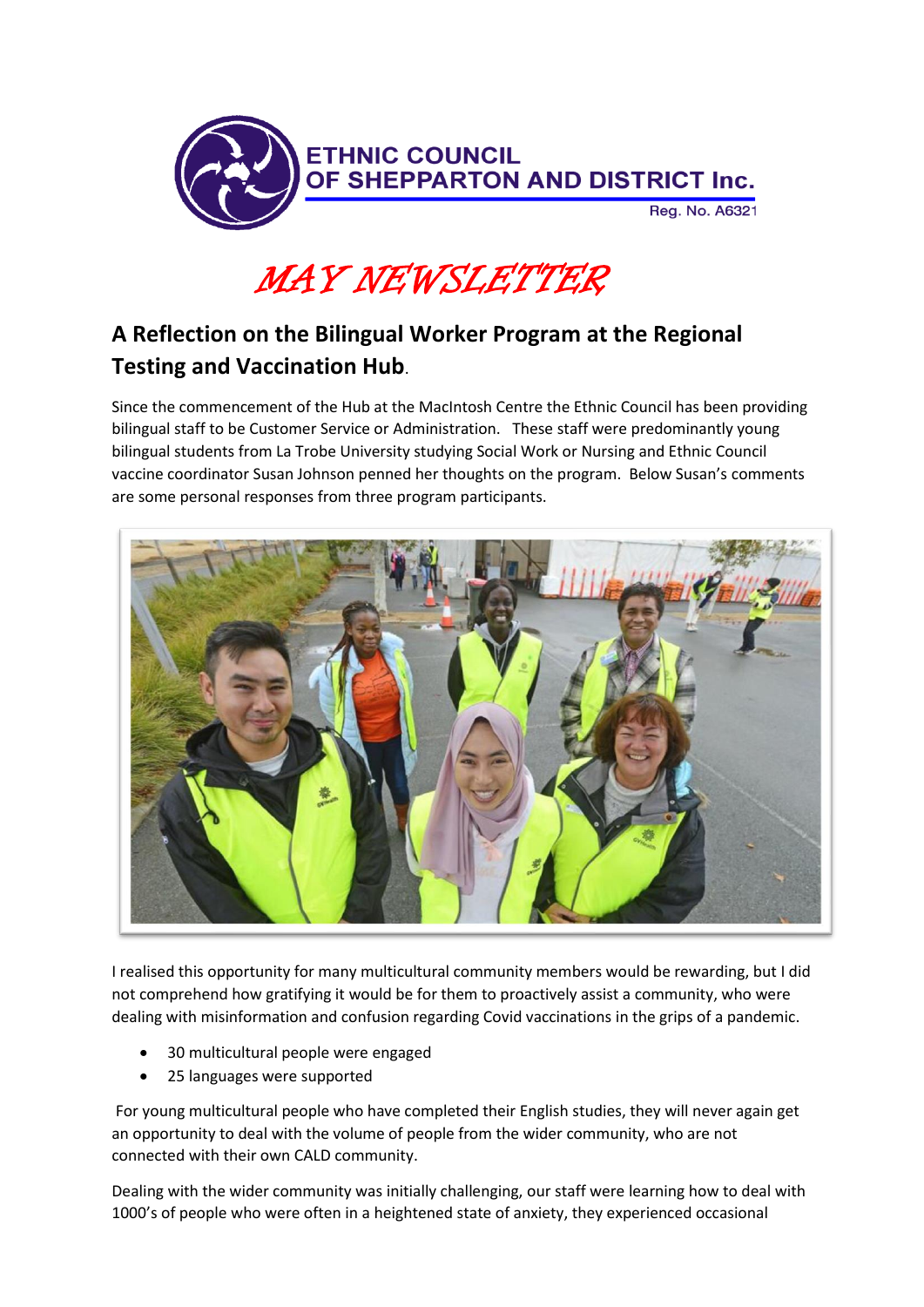disrespect and racism but with the support of GV Health staff as well as GSCC staff they were able to overcome their own anxieties. The Vaccination Hub became a safe place to work.



Additionally, they became familiar with policies, procedures and systems that enabled the Vaccination Hub to operate in a professional and friendly manner.

As the photo left shows our Ethnic Council staff worked in partnership with staff from Greater Shepparton City Council and Goulburn Valley Health.

Our staff were looked upon by their own community with respect and were turned to for information.

Each of these staff members were confidently able to encourage their family members, as well as other community members, to get vaccinated and supporting them during the process.

I personally think this is one of the reasons why our vaccination rate was so high amongst our CALD community.

Some of their reactions have been:

- "character shaping"
- "best decision of my life"
- "not being just a job but a life experience"
- "so etched in my life that you live with it and identify with it"
- "this was the onset of a new self and believe that it shaped my values and character"



**3 staff members** have since enrolled in nursing at GOTAFE

**1 staff member** is completing her final year in nursing

**2 staff members** have been employed by GVHealth

**1 staff member** finished her Bachelor of Teaching and is now employed locally

**1 staff member** is completing his Masters in Social Work degree

**3 staff members** have enrolled in Diploma of Community Service

This partnership with GV HEALTH has been

rewarding on so many levels, most importantly, it has allowed us all to learn more about the CALD communities we live with in multicultural Shepparton.

Furthermore, this has given 30 CALD community members a unique opportunity to learn, understand, and interact with the wider community. Additionally, this has provided an opportunity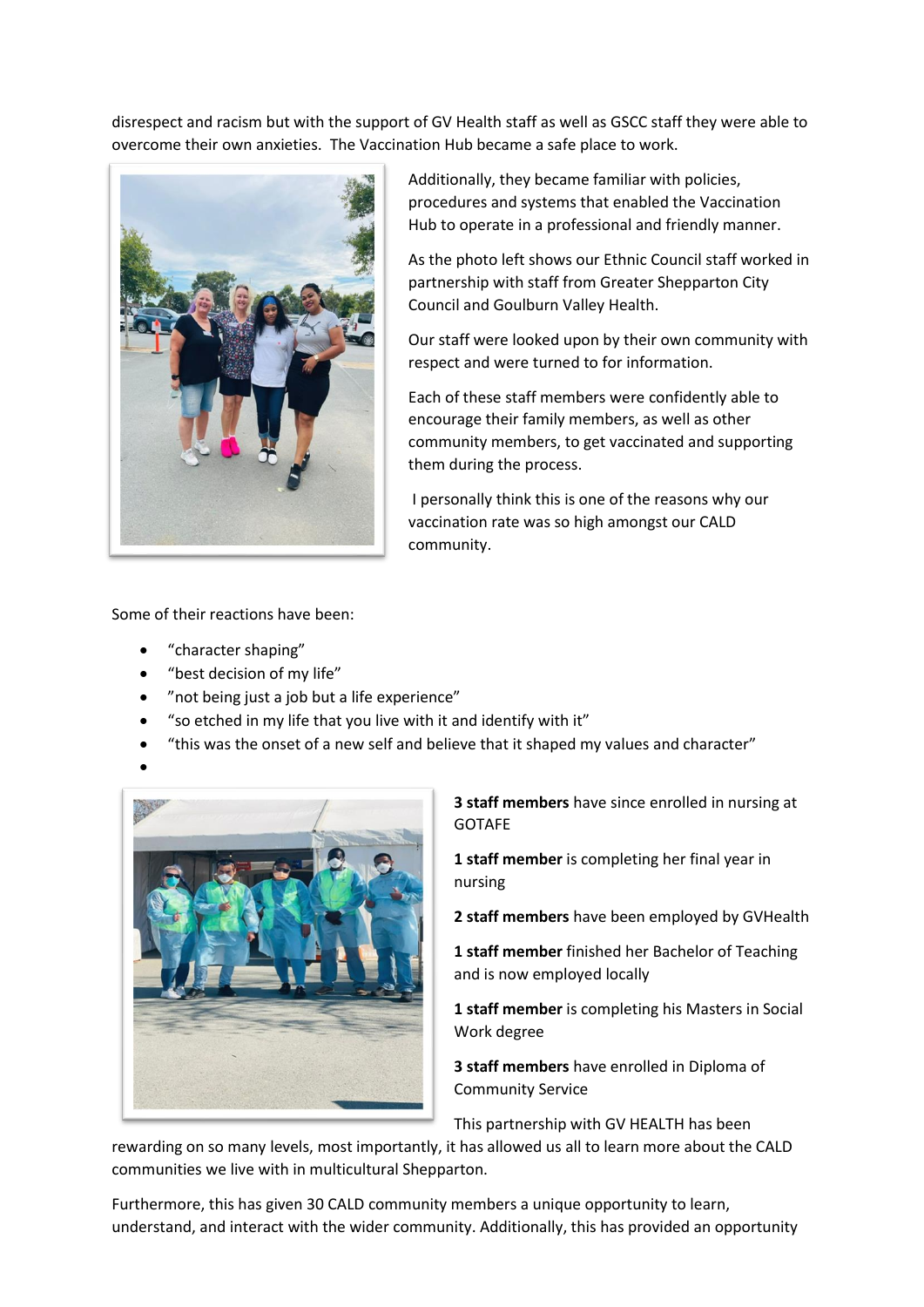for the wider community to interact with the CALD community and appreciate the diversity within the Shepparton community.

As the Covid Response Coordinator for Ethnic Council of Shepparton & Districts, I feel extremely proud to have been associated with this partnership, to witness our whole community working together navigating our way through the complexities of ground-breaking vaccinations in what I hope is a once in my lifetime pandemic.

Ethnic Council vaccine coordinator Susan Johnson with Jabba the Bus at African House:



# **Bilingual worker comments**

#### **Worker 1**

Working at the hub has been the best workplace I've ever worked in by far! Starting work at the vaccination hub was initially very scary and nerve racking considering the amount of people we were coming in at a time, I found it difficult to confidently speak and communicate with patients/clients- especially the higher positioning people like the police, fire fighters or talking to a large group of people at a time (taking them over to monitoring) etc.

Throughout my time at the hub, I gradually gained more and more confidence in communicating and even willingly chatting with a range of different people weather it was staff or clients.

Today I can say my confidence in speaking to people has shot straight through the roof indescribably.

I found it very rewarding helping clients and patients with the smallest things such as wheeling

patients who can't walk, finding further help for non-English speaking people and even things as small as helping people check in or showing people directions around the hub or something as simple as being the reason somebody gets to have a nice chat with somebody or to give them a reason to smile

Lastly and most important positivity I have observed is the work of the nurses- Never in my life (and I'm not just saying this)

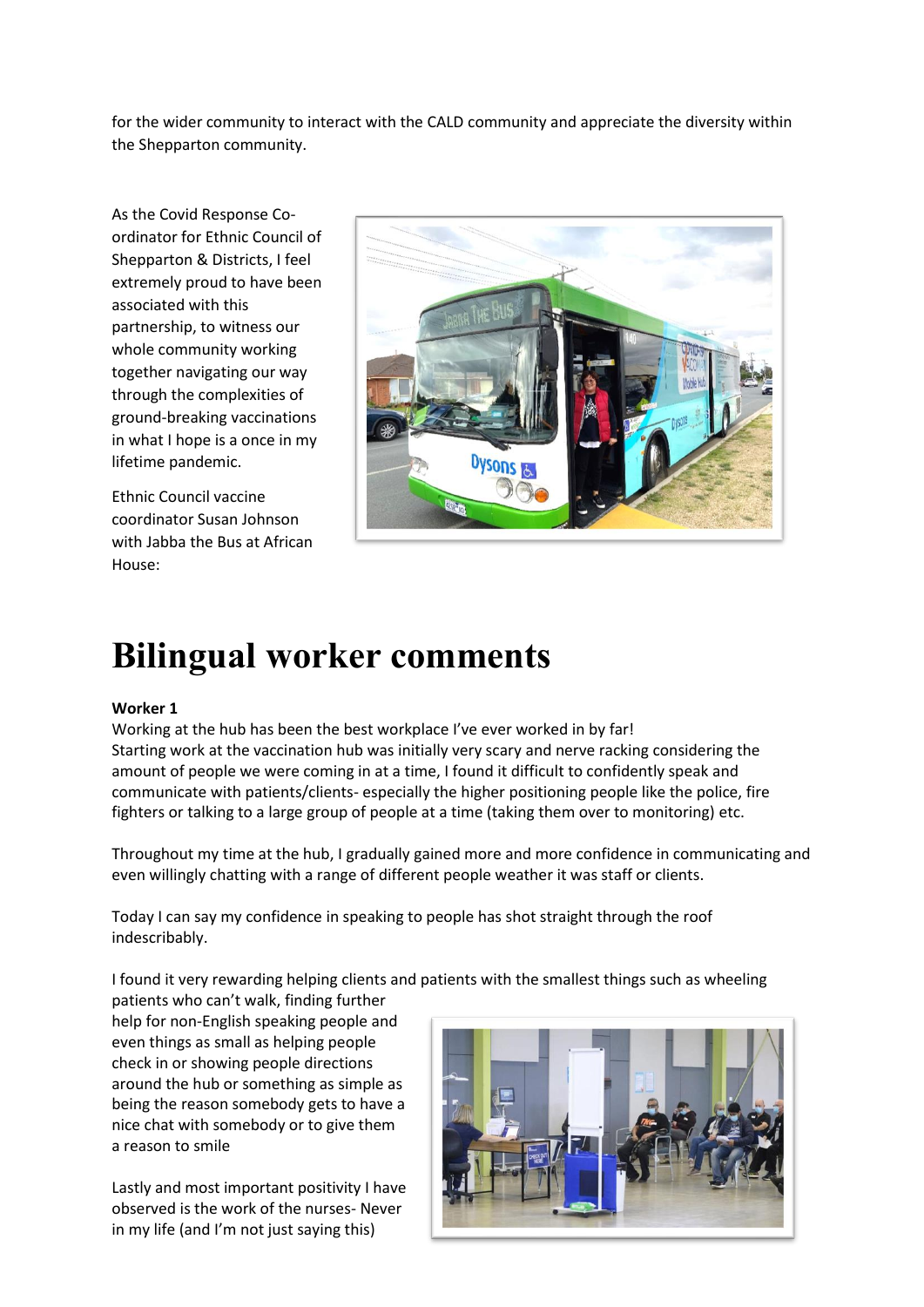have I ever met a group of staff who are so passionate and genuine hearted who nurse people beyond their uniform and or titles!

Considering I am studying nursing- it gives me the best ever, highest standard bar I would admire to reach as a nursing student/future nurse. The vaccination hub has been more than just a job for me!

#### **Worker 2**

I am a 3rd year student nurse. I have been working at the hub since last year July and it has been the best decision of my life. Working at the hub has not only helped to gain experience for my future career but has also helped me gain confidence in meeting people from different ethnicities. Coming from a refugee background (Congolese} I was able to help my community by encouraging them to take their covid vaccination in the language they understand.

I was able to organize zoom sessions for my community in order for them to have a better understanding of the importance of being vaccinated. All these experiences have helped in preparation for my future career.

#### **Worker 3**

It started as a part-time job that was fairly accommodating my monetary needs. With time, I came to a realisation of a continuum of how I understood and interacted with people. This triggered a change in how I felt about working at the vaccination hub. When people around you realise and appreciate a change in you, it now goes beyond being just a job, but a life experience, so etched that you live with it and identify with it. This, I certainly believe, was the onset of a new self and I strongly believe it shaped my values and character.

## **Taste of African Cultures: Saturday 7 May at St Paul's African House (from Shepparton News)**

Whether it was nibbling on fried cassava, playing the marimbas, or watching people strut their special outfits, about 450 people attended A Taste of African Cultures on Saturday, May 7.

Event organiser Kate Radevski said the event brought the African and non-African community together.

"More new people are coming to experience what it's like and hopefully building some of those relationships and breaking down some of those barriers between the African



community and the non-African community," she said.

Master of ceremonies Tina Mukasa, a proud refugee with Congolese heritage, said the day was important to embrace diversity.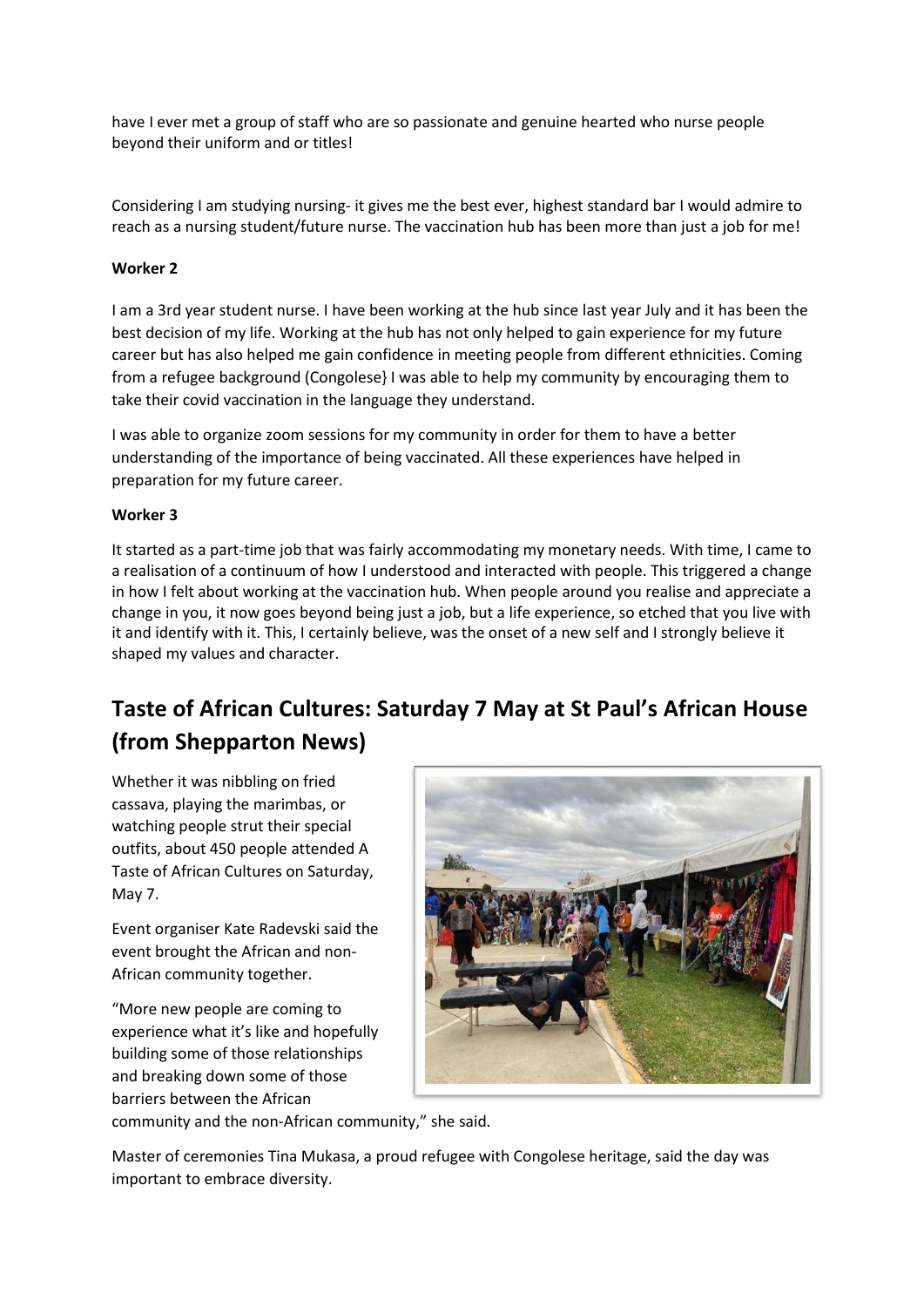

*King of the festival: Master of ceremonies Tina Mukasa with Eze, who was awarded best dressed at the festival. Photo by Youssef Saudie*

"When we come together, we get to

understand where we come from, it's also important because it's our identity," she said. "I was wearing my Congo flag shirt, but also embracing my African afro."

Ms Mukasa said she wanted to highlight young people in the community.

"Me being myself as a youth, it was good to volunteer and engage with the community and get the audience going," she said.

### **Second year of Shepparton Culture Kitchen comes to a close (from Shepparton News)**

#### **A variety of cooking and food events wrapped up this year's series of Shepparton Culture Kitchen at the weekend.**

But plans are already in the works to bring the successful workshops and dining experiences back next year. Participant Ane Fotu is set to co-ordinate the program next year. She said it helped her realise she was "an artist in my own way".

"I can't sing, I can't dance, so I tell my stories through cooking," she said.

"What better way to share your culture but through food?"

Ms Fotu hosted a three-course meal on Friday, May 13 using traditional Tongan recipes and methods, but "with a twist".

"We've got to make do with what we have here," she said.

Sharing culture: Shepparton Culture Kitchen



organisers (from left) Shakilla Naveed, Mimi Leung, Leaisa Pele, Jamie Lewis, Agoness Kuol, Ree Peric, Ane Fotu and Anita Larkin. Photo by Georgia Rossiter